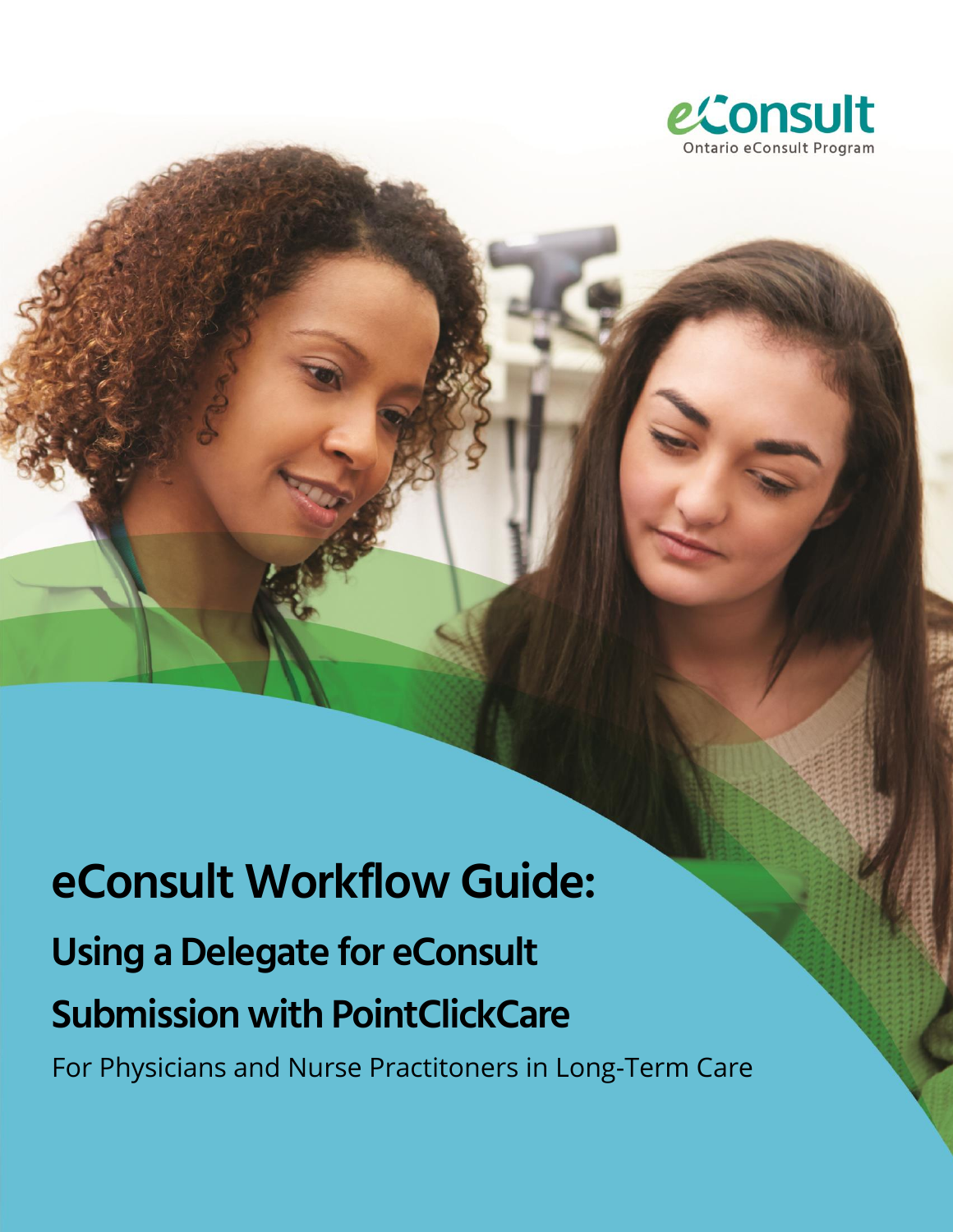### **Workflow Chart**

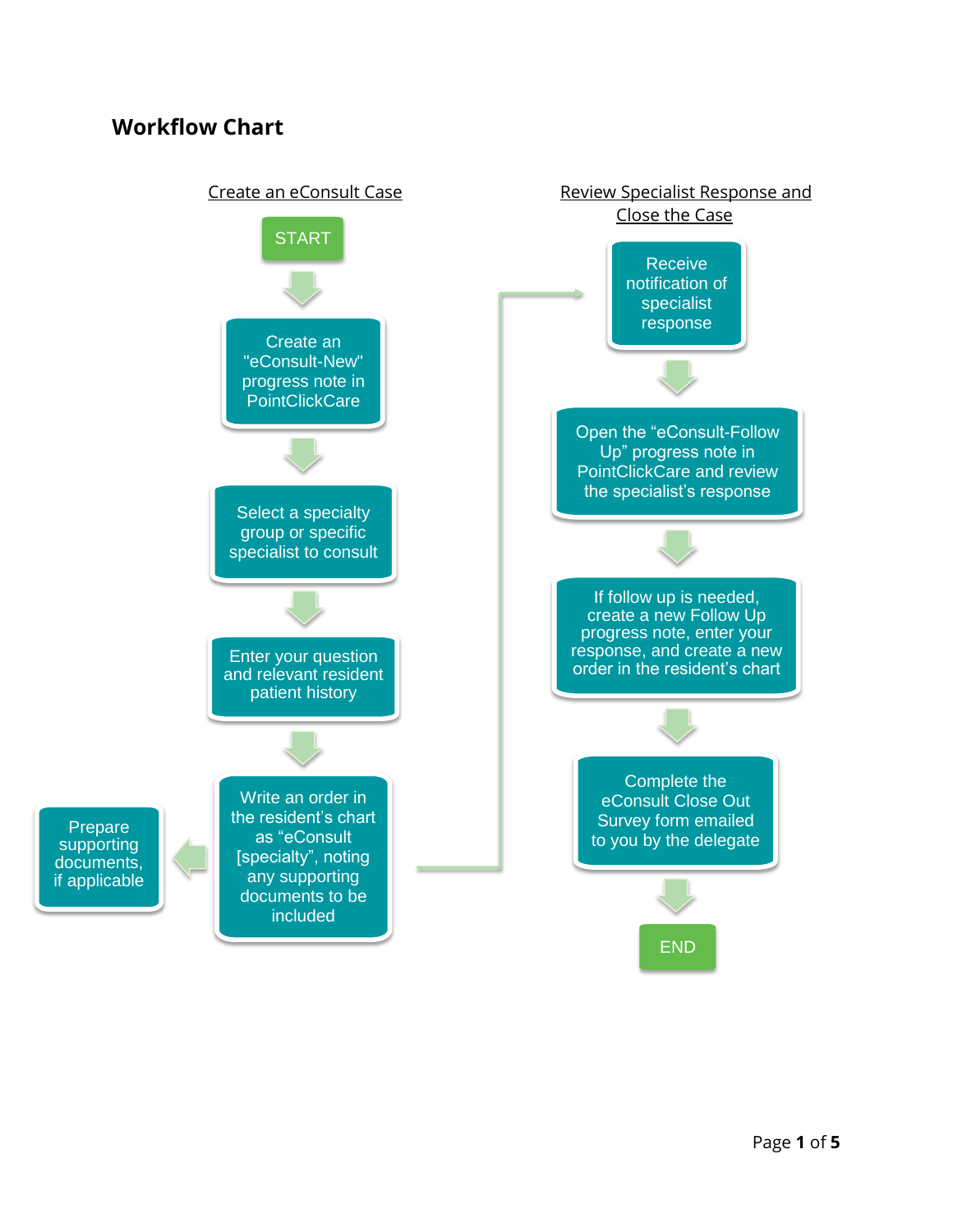## **Purpose of this Workflow Guide**

This guide describes the steps to be taken by a physician or nurse practitioner using eConsult via a delegate. This workflow is integrated with the PointClickCare (PCC) platform and allows the provider to submit a case without leaving PCC. It may be adapted to particular homes' existing workflows, systems, and EMR platforms.

#### **Creating an eConsult Case**

Two new progress note types will need to be created in PointClickCare to facilitate the below workflow. The first should be for new eConsults (ex. "eConsult – New") and the second for follow up content on an existing eConsult case, such as the response from the specialist or additional questions sent by the provider about the case (ex. "eConsult – Follow Up" or "eConsult – Response").

**Step 1:** Create a new "eConsult – New" progress note in PointClickCare.

| Progress Notes - Internet Explorer                                           | $\begin{array}{c c c c c c} \hline \multicolumn{3}{c }{\mathbf{C}} & \multicolumn{3}{c }{\mathbf{X}} \end{array}$ |  |  |  |  |  |  |
|------------------------------------------------------------------------------|-------------------------------------------------------------------------------------------------------------------|--|--|--|--|--|--|
| https://www1.pointclickcare.com/care/chart/ipn/newipn.jsp?ESOLclientid=92227 |                                                                                                                   |  |  |  |  |  |  |
| <b>New Progress Note</b>                                                     |                                                                                                                   |  |  |  |  |  |  |
| <b>Resident:</b>                                                             |                                                                                                                   |  |  |  |  |  |  |
| Type: <b>Econsult</b> - NEW<br>$\checkmark$                                  |                                                                                                                   |  |  |  |  |  |  |
| This note is a follow up to:                                                 |                                                                                                                   |  |  |  |  |  |  |
| Care Plan Item or Task:                                                      | clear                                                                                                             |  |  |  |  |  |  |
| $\frac{1}{2}$ Time: 23 $\vee$ 07 $\vee$<br>Effective Date: 3/16/2018         |                                                                                                                   |  |  |  |  |  |  |
| Specialty:                                                                   |                                                                                                                   |  |  |  |  |  |  |
| Text:                                                                        |                                                                                                                   |  |  |  |  |  |  |
| Show on Shift Report                                                         |                                                                                                                   |  |  |  |  |  |  |
| $\vee$ Show on 24 Hour Report                                                |                                                                                                                   |  |  |  |  |  |  |
| Show on MD/Nursing Communications Report                                     |                                                                                                                   |  |  |  |  |  |  |
| <b>Edit Care Plan Immediately</b>                                            |                                                                                                                   |  |  |  |  |  |  |
| Position: Physician                                                          |                                                                                                                   |  |  |  |  |  |  |
| Created By:                                                                  |                                                                                                                   |  |  |  |  |  |  |
| Created Date: 3/16/2018 23:07:15                                             |                                                                                                                   |  |  |  |  |  |  |
| <b>Save As Draft</b><br>Sign & New<br>Cancel<br>Sign                         |                                                                                                                   |  |  |  |  |  |  |
|                                                                              | ⋗                                                                                                                 |  |  |  |  |  |  |

**Step 2:** Enter the speciality group you wish to send the eConsult to (e.g. Dermatology) in the "Specialty" field. If there is a specific specialist you wish to consult, please include their name as well.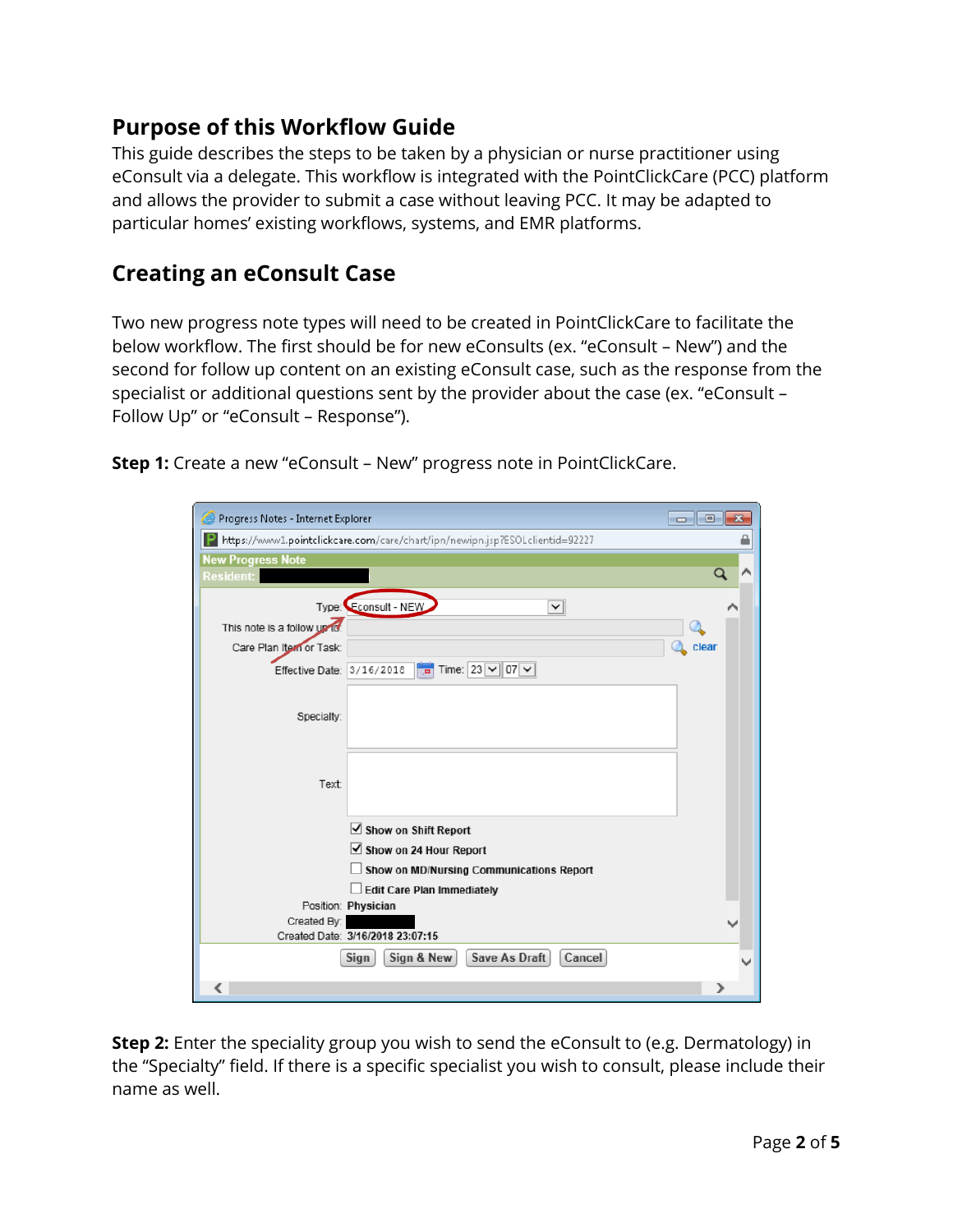**Step 3:** Enter your question and relevant resident history, medications, or diagnostic information in the text field. Supporting documents, such as medication lists, test results, or images can be included when the case is submitted by the delegate.

**Step 4:** Write an order in the resident's chart with the title "eConsult [enter specialty]".

**Step 5** (if applicable)**:** If you wish to include supporting documents from the chart (e.g. ECG, lab results, diagnostic imaging results, or previous consultation notes) collect those pertinent documents and flag them with the eConsult order in the chart.

|                                                                                                                                                                                                                                                                                                                                                                                                                                                                                                                                                                                                                                                                                                                                                                                                                                                                                                                                                           |                                                                                                                                                                   | $\sim$ $\sim$ $\sim$        |
|-----------------------------------------------------------------------------------------------------------------------------------------------------------------------------------------------------------------------------------------------------------------------------------------------------------------------------------------------------------------------------------------------------------------------------------------------------------------------------------------------------------------------------------------------------------------------------------------------------------------------------------------------------------------------------------------------------------------------------------------------------------------------------------------------------------------------------------------------------------------------------------------------------------------------------------------------------------|-------------------------------------------------------------------------------------------------------------------------------------------------------------------|-----------------------------|
| → https://www.1.pointclickcare.com/care/chart/ipn/ipnviewall.jsp?ESOLclie<br>Progress Notes                                                                                                                                                                                                                                                                                                                                                                                                                                                                                                                                                                                                                                                                                                                                                                                                                                                               | X                                                                                                                                                                 | 令 太 珍                       |
| Edit View Favorites Tools Help<br>File                                                                                                                                                                                                                                                                                                                                                                                                                                                                                                                                                                                                                                                                                                                                                                                                                                                                                                                    |                                                                                                                                                                   |                             |
|                                                                                                                                                                                                                                                                                                                                                                                                                                                                                                                                                                                                                                                                                                                                                                                                                                                                                                                                                           |                                                                                                                                                                   | $22^{\circ}$                |
| <b>PointClickCare®</b>                                                                                                                                                                                                                                                                                                                                                                                                                                                                                                                                                                                                                                                                                                                                                                                                                                                                                                                                    |                                                                                                                                                                   | Sign Off                    |
| Admin -<br>Clinical-<br>Home*                                                                                                                                                                                                                                                                                                                                                                                                                                                                                                                                                                                                                                                                                                                                                                                                                                                                                                                             | $\alpha$                                                                                                                                                          | Search                      |
| Progress Notes - View All<br>Resident:<br>Views: All Notes - [Custom] - Last 8 hrs - Last 24 hrs - Last 72 hrs<br><b>Back</b><br><b>Printable View</b><br>New  <br><b>Progress Notes</b>                                                                                                                                                                                                                                                                                                                                                                                                                                                                                                                                                                                                                                                                                                                                                                  |                                                                                                                                                                   |                             |
| Effective Date <b>Type</b><br>$\blacksquare$ Note                                                                                                                                                                                                                                                                                                                                                                                                                                                                                                                                                                                                                                                                                                                                                                                                                                                                                                         | Care Plan Item or Task Dept.                                                                                                                                      | Shift Report 24 Hour Report |
| 3/14/2018<br>Econsult -<br>view<br>09:10<br><b>FOLLOW</b><br>tote Text: Thank you for your consult. I applaud your decision to stop risperidone and<br>frazodone as well as decreasing the citalopram dose. Citalopram has been associated with<br>I ID<br>extra-pyramidal symptoms so you can try decreasing the dose further to 20mg as a trial and<br>see if there is any improvement after 7-days, while monitoring for change in mood and<br>behaviour. You could also get Geriatric Psychiatry involved to help with ongoing behaviour<br>management. I understand that Behaviour Support Ontario has outreach to all nursing homes.<br>Lastly, if this patient has a vascular variety of dementia, you may be observing progression of<br>disease and not medication side-effects. In both cases it is beneficial to decrease or<br>discontinue any meds that are no longer effective. Please do not hesitate to re-consult if<br>needed, llinkedl | Administration                                                                                                                                                    | Υ<br>Υ                      |
| PointClickCare<br>5570 Explorer Drive<br>Mississauga, Ontario L4W 0C4<br>Help Desk: (877) 722-2431   (905) 817-6167<br>Toll Free: (800) 277-5889   Phone: (905) 858-8885  <br>Fax: (905) 858-2248                                                                                                                                                                                                                                                                                                                                                                                                                                                                                                                                                                                                                                                                                                                                                         | Privacy Policy<br><b>Customer Support</b><br>Version 3.7.15.0.6 - WWW1-001006-MAI<br>Copyright 2000-2017 PointClickCare Technologies Inc. All<br>rights reserved. |                             |

**Step 7** (if applicable)**:** If you wish to include documents that are stored electronically, note this in the order description (e.g. "eConsult thrombosis, include med profile").

**Step 8** (if applicable)**:** If you wish to include images (e.g. photos of skin lesions or radiology images), email those images to the designated delegate.\* In the subject line, include the initials and home area of the resident they pertain to. Indicate this in the order by writing "include email attachments".

\*Please ensure that individuals in emailed photos are not identifiable and that the image is deleted from your outbox and files after sending.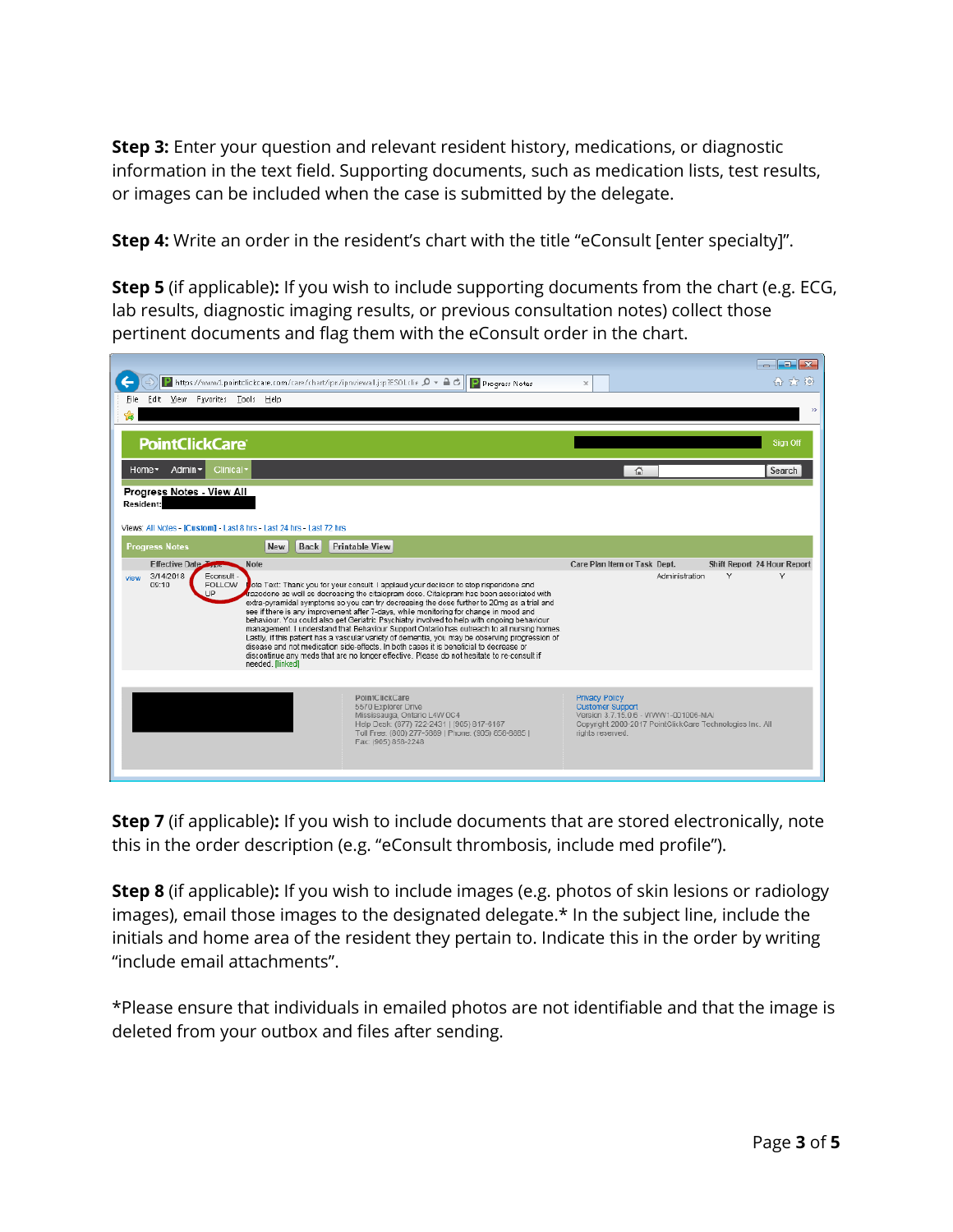## **Reviewing the Specialist Response**

When the specialist responds to your eConsult case, the delegate will create a progress note and send you an email to notify you.

**Step 1:** Upon receipt of the delegate's email, which will include the resident's initials and home area in the subject line, search for "eConsult – Follow Up" in the progress notes.

**Step 2:** After reviewing the specialist's response, you may either respond for follow up or close the case.

### **Responding for Follow Up**

**Step 1:** If further follow-up with the specialist is needed, click "View" to open the progress note and click "Follow Up" in the new window.

|                                                                                                                       |                                   |                  |             | → https://www.1.pointclickcare.com/care/chart/ipn/ipnviewall.jsp?ESOLclie Q - A C<br>P Progress Notes                                                                                                                                                                                                                                                                                                                                                                                                                                                                                                                                                                                                                                                                                                                                                            | $\times$                                                                                                                                                                 | $\begin{array}{c c c c c c} \hline \multicolumn{3}{c }{\textbf{O}} & \multicolumn{3}{c }{\textbf{X}} \\\hline \end{array}$<br>← 太 设 |
|-----------------------------------------------------------------------------------------------------------------------|-----------------------------------|------------------|-------------|------------------------------------------------------------------------------------------------------------------------------------------------------------------------------------------------------------------------------------------------------------------------------------------------------------------------------------------------------------------------------------------------------------------------------------------------------------------------------------------------------------------------------------------------------------------------------------------------------------------------------------------------------------------------------------------------------------------------------------------------------------------------------------------------------------------------------------------------------------------|--------------------------------------------------------------------------------------------------------------------------------------------------------------------------|-------------------------------------------------------------------------------------------------------------------------------------|
| Edit View Favorites Tools Help<br>Eile                                                                                |                                   |                  |             |                                                                                                                                                                                                                                                                                                                                                                                                                                                                                                                                                                                                                                                                                                                                                                                                                                                                  |                                                                                                                                                                          | $\rightarrow$                                                                                                                       |
| <b>PointClickCare</b>                                                                                                 |                                   |                  |             |                                                                                                                                                                                                                                                                                                                                                                                                                                                                                                                                                                                                                                                                                                                                                                                                                                                                  |                                                                                                                                                                          | Sign Off                                                                                                                            |
| Admin -<br>Home $\sim$                                                                                                | Clinical -                        |                  |             |                                                                                                                                                                                                                                                                                                                                                                                                                                                                                                                                                                                                                                                                                                                                                                                                                                                                  | $\alpha$                                                                                                                                                                 | Search                                                                                                                              |
| Progress Notes - View All<br><b>Resident:</b><br>Views: All Notes - [Custom] - Last 8 hrs - Last 24 hrs - Last 72 hrs |                                   |                  |             |                                                                                                                                                                                                                                                                                                                                                                                                                                                                                                                                                                                                                                                                                                                                                                                                                                                                  |                                                                                                                                                                          |                                                                                                                                     |
| <b>Progress Notes</b>                                                                                                 |                                   | <b>New</b>       | <b>Back</b> | <b>Printable View</b>                                                                                                                                                                                                                                                                                                                                                                                                                                                                                                                                                                                                                                                                                                                                                                                                                                            |                                                                                                                                                                          |                                                                                                                                     |
| <b>Effective Date Type</b>                                                                                            |                                   | <b>Note</b>      |             |                                                                                                                                                                                                                                                                                                                                                                                                                                                                                                                                                                                                                                                                                                                                                                                                                                                                  | Care Plan Item or Task Dept.                                                                                                                                             | Shift Report 24 Hour Report                                                                                                         |
| 3/4/2018<br>view<br>$-10$                                                                                             | Econsult -<br><b>FOLLOW</b><br>UP | needed. [linked] |             | Note Text: Thank you for your consult. I applaud your decision to stop risperidone and<br>trazodone as well as decreasing the citalopram dose. Citalopram has been associated with<br>extra-pyramidal symptoms so you can try decreasing the dose further to 20mg as a trial and<br>see if there is any improvement after 7-days, while monitoring for change in mood and<br>behaviour. You could also get Geriatric Psychiatry involved to help with ongoing behaviour<br>management. I understand that Behaviour Support Ontario has outreach to all nursing homes.<br>Lastly, if this patient has a vascular variety of dementia, you may be observing progression of<br>disease and not medication side-effects. In both cases it is beneficial to decrease or<br>discontinue any meds that are no longer effective. Please do not hesitate to re-consult if | Administration                                                                                                                                                           | Y<br>Y                                                                                                                              |
|                                                                                                                       |                                   |                  |             |                                                                                                                                                                                                                                                                                                                                                                                                                                                                                                                                                                                                                                                                                                                                                                                                                                                                  |                                                                                                                                                                          |                                                                                                                                     |
|                                                                                                                       |                                   |                  |             | <b>PointClickCare</b><br>5570 Explorer Drive<br>Mississauga, Ontario L4W 0C4<br>Help Desk: (877) 722-2431   (905) 817-6167<br>Toll Free: (800) 277-5889   Phone: (905) 858-8885  <br>Fax: (905) 858-2248                                                                                                                                                                                                                                                                                                                                                                                                                                                                                                                                                                                                                                                         | <b>Privacy Policy</b><br><b>Customer Support</b><br>Version 3.7.15.0.6 - WWW1-001006-MAI<br>Copyright 2000-2017 PointClickCare Technologies Inc. All<br>rights reserved. |                                                                                                                                     |